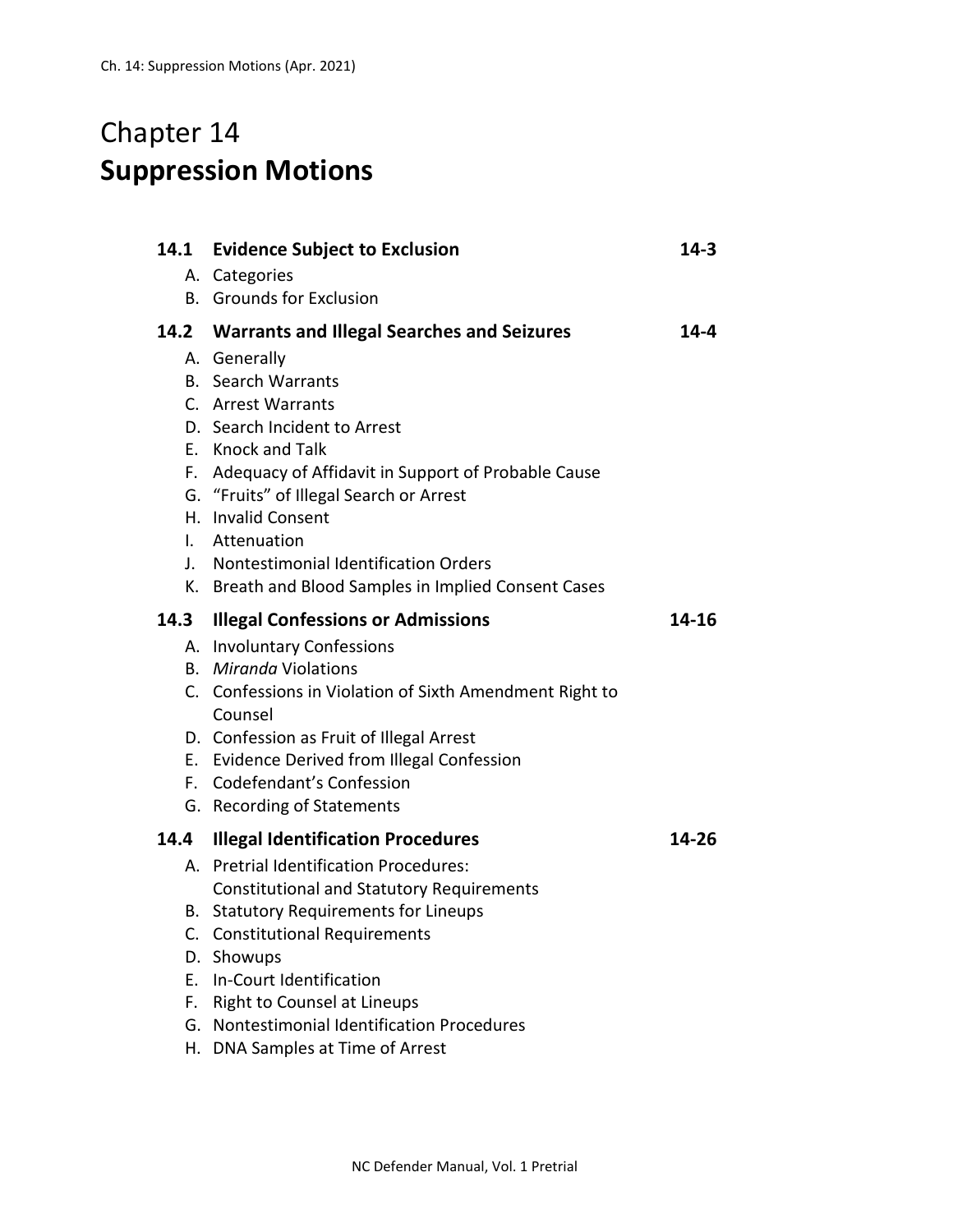| 14.5<br>Α.<br>B. | <b>Substantial Violations of Criminal Procedure Act</b><br><b>Required Showing</b><br>Case Summaries on "Substantial Violations" | 14-33 |
|------------------|----------------------------------------------------------------------------------------------------------------------------------|-------|
| 14.6             | <b>Procedures Governing Suppression Motions</b>                                                                                  | 14-35 |
|                  | A. Timing of Motion                                                                                                              |       |
|                  | B. Renewal of Motion                                                                                                             |       |
|                  | C. Contents of Motion                                                                                                            |       |
|                  | D. Disposition of Motion                                                                                                         |       |
|                  | E. Conduct of Evidentiary Hearing                                                                                                |       |
| F.               | <b>Required Findings</b>                                                                                                         |       |
| 14.7             | <b>Appeal of Suppression Motions</b>                                                                                             | 14-43 |
|                  | A. State's Interlocutory Right to Appeal                                                                                         |       |
| В.               | Appeal after Guilty Plea                                                                                                         |       |
| C.               | Renewing Objection at Trial                                                                                                      |       |
|                  | D. Grounds for Appeal                                                                                                            |       |
|                  |                                                                                                                                  |       |

A motion to suppress illegally obtained evidence is one of the most effective weapons in a criminal defense lawyer's arsenal. Failing to file a motion to suppress when there are grounds to do so may constitute ineffective assistance of counsel. *See State v. Gerald,* 227 N.C. App. 127 (2013) (counsel was ineffective by failing move to suppress evidence obtained by a "patently unconstitutional seizure"); *State v. Canty*, 224 N.C. App. 514 (2012). There are multiple reasons to file a suppression motion. In addition to suppressing evidence that is harmful to your client, you may be able to:

- obtain detailed information at the suppression hearing from officers or other witnesses who might not otherwise be willing to talk to you;
- obtain impeachment material for use at trial in the form of sworn testimony of witnesses;
- provide your client and the prosecutor an opportunity to hear the evidence and get a more realistic view of the case; and
- earn your client's trust by demonstrating zealous advocacy.

Section 14.1 discusses basic types of evidence subject to exclusion and grounds for exclusion. Sections 14.2 through 14.5 discuss in greater detail those categories of evidence. Section 14.6 discusses general procedures governing suppression motions, including content and timing requirements and the scope of the right to an evidentiary hearing. Section 14.7 covers appeals from suppression motions.

It is beyond the scope of this chapter to review exhaustively the law on all constitutional (or statutory) violations that may result in the suppression of evidence. A fuller discussion of the law on these issues may be found in WAYNE R. LAFAVE ET AL., CRIMINAL PROCEDURE (4th ed. 2015) (hereinafter LAFAVE, CRIMINAL PROCEDURE) (a multi-volume set discussing Fifth and Sixth Amendment issues, among other things); WAYNE R. LAFAVE, SEARCH AND SEIZURE: A TREATISE